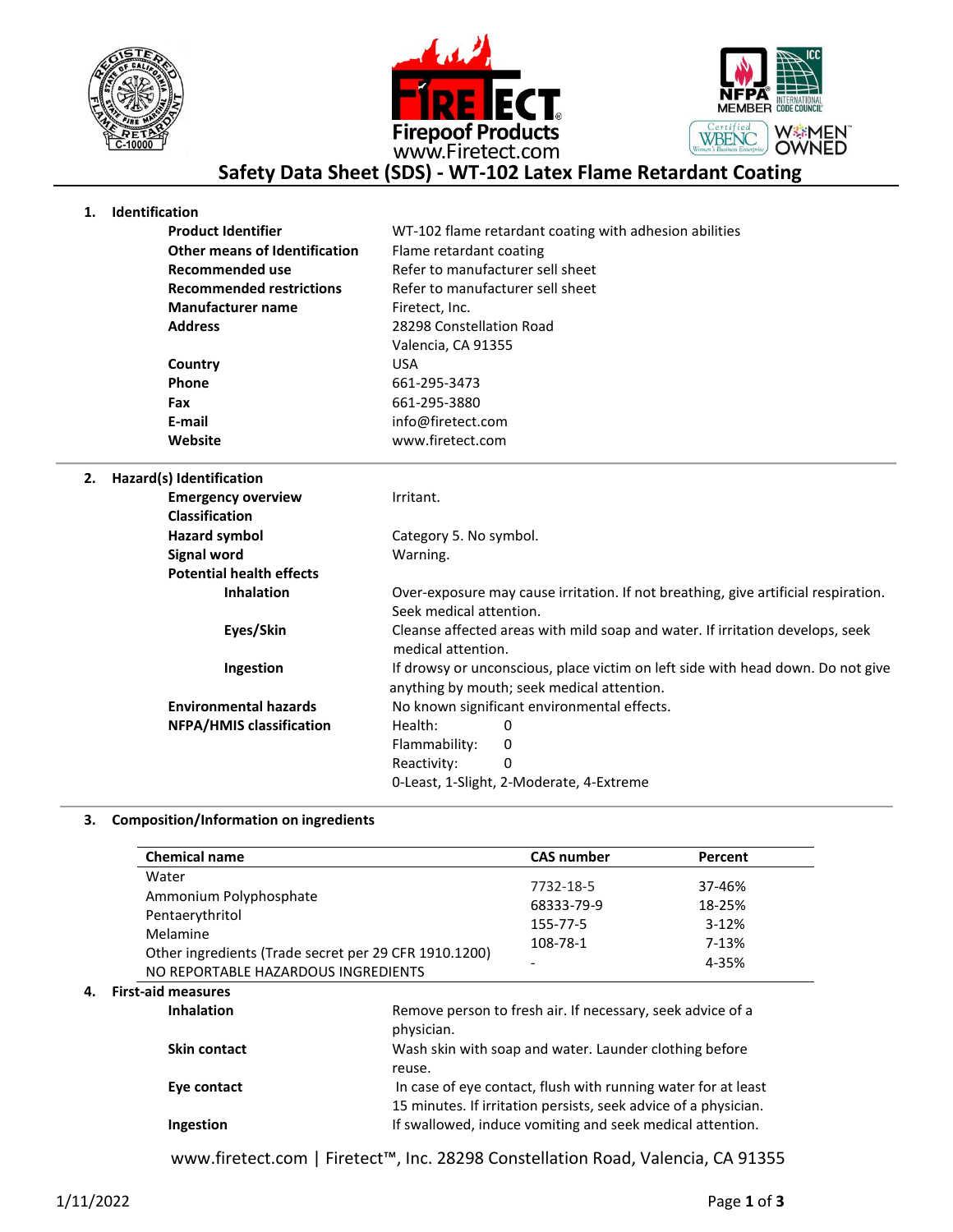| 5. | <b>Fire-fighting measures</b><br>Suitable extinguishing media<br>Unsuitable extinguishing media<br><b>Specific hazards arising from</b><br>the substance or mixture<br>Special protective equipment<br>and precautions for fire-fighters                                                             | For dry solids use water foam, CO2, or dry chemical fire-fighting apparatus.<br>None.<br>None.<br>Closed container exposed to heat may cause rupture due<br>to pressure build-up.                                                                                                                                                                                                                                                                                                                                                                                                                                                                                                                                                                                                                                                                                             |
|----|------------------------------------------------------------------------------------------------------------------------------------------------------------------------------------------------------------------------------------------------------------------------------------------------------|-------------------------------------------------------------------------------------------------------------------------------------------------------------------------------------------------------------------------------------------------------------------------------------------------------------------------------------------------------------------------------------------------------------------------------------------------------------------------------------------------------------------------------------------------------------------------------------------------------------------------------------------------------------------------------------------------------------------------------------------------------------------------------------------------------------------------------------------------------------------------------|
| 6. | <b>Accidental release measures</b><br><b>Personnel precautions</b><br><b>Environmental precautions</b><br><b>Cleanup measures</b>                                                                                                                                                                    | None.<br>Avoid runoff into storm sewers, ditches, and waterways.<br>Flush spilled material into suitable retaining areas or containers with large<br>quantities of water. Small amounts may be absorbed into appropriate<br>absorbent. Dispose of product in accordance with applicable local, county,<br>state and federal regulation.                                                                                                                                                                                                                                                                                                                                                                                                                                                                                                                                       |
| 7. | <b>Handling and storage</b><br><b>Precautions for safe handling</b><br><b>Engineering controls</b><br><b>Conditions for safe storage</b><br><b>Storage temperature</b><br><b>Shelf life</b>                                                                                                          | Avoid breathing mist. Avoid prolonged skin contact.<br>Use local exhaust ventilation if sprayed inside. Otherwise,<br>general ventilation is adequate.<br>Store upright in original sealed containers and in a cool, dry<br>location away from light and strong frost.<br>Storage should not exceed 80ºF or fall below 40ºF. Do not allow to freeze.<br>Shelf life is one year, if containers are unopened.                                                                                                                                                                                                                                                                                                                                                                                                                                                                   |
| 8. | <b>Exposure controls/Personal protection</b><br><b>VOC</b><br><b>Exposure controls</b><br>Personal protective equipment<br><b>Eye/Face protection</b><br>Hand/Arm protection<br><b>Respiratory protection</b>                                                                                        | 47 Grams/Liter<br>Use appropriate engineering controls such as proper ventilation. Where such<br>systems are not effective, wear suitable personal protective equipment, which<br>performs satisfactorily and meets OSHA or other recognized standards.<br>Wear goggles to avoid overspray and splashing. Eye and face<br>protection should be in accordance with OSHA 29 CFR 1910.133.<br>Rubber or plastic gloves are recommended.<br>Use an N-95 or P-95 mask. If sprayed, wear an air-purifying respirator approved<br>by NIOSH in accordance with OSHA 29 CFR 1910.134(d)(1)(ii). If used in a<br>confined area, a full-face, powered air-purifying respirator (PAPR) or supplied-<br>air respirator (SAR) is recommended. Use respirators in accordance with 29 CFR<br>1910.134(d)(3)(i)(A) Table 1, 29 CFR 1910.134(d)(3)(iii)(B) and 29 CFR<br>1910.134(d)(3)(iv)(B). |
| 9. | <b>Physical and chemical properties</b><br>Appearance<br><b>Physical state</b><br>Color<br>Odor<br><b>Odor threshold</b><br>pH<br>% volatile by vol<br><b>Freezing point</b><br><b>Boiling point</b><br><b>Specific gravity</b><br><b>Evaporation rate</b><br>Vapor pressure<br><b>Vapor density</b> | Liquid.<br>Color base and tinted black or white.<br>Very faint odor.<br>Not applicable.<br>$32^{\circ}F$<br>$212^{\circ}F$<br>1.08<br>Less than water.<br>None.<br>Equal to water.                                                                                                                                                                                                                                                                                                                                                                                                                                                                                                                                                                                                                                                                                            |

www.firetect.com | Firetect™, Inc. 28298 Constellation Road, Valencia, CA 91355 1/11/2022 Page **2** of **3**